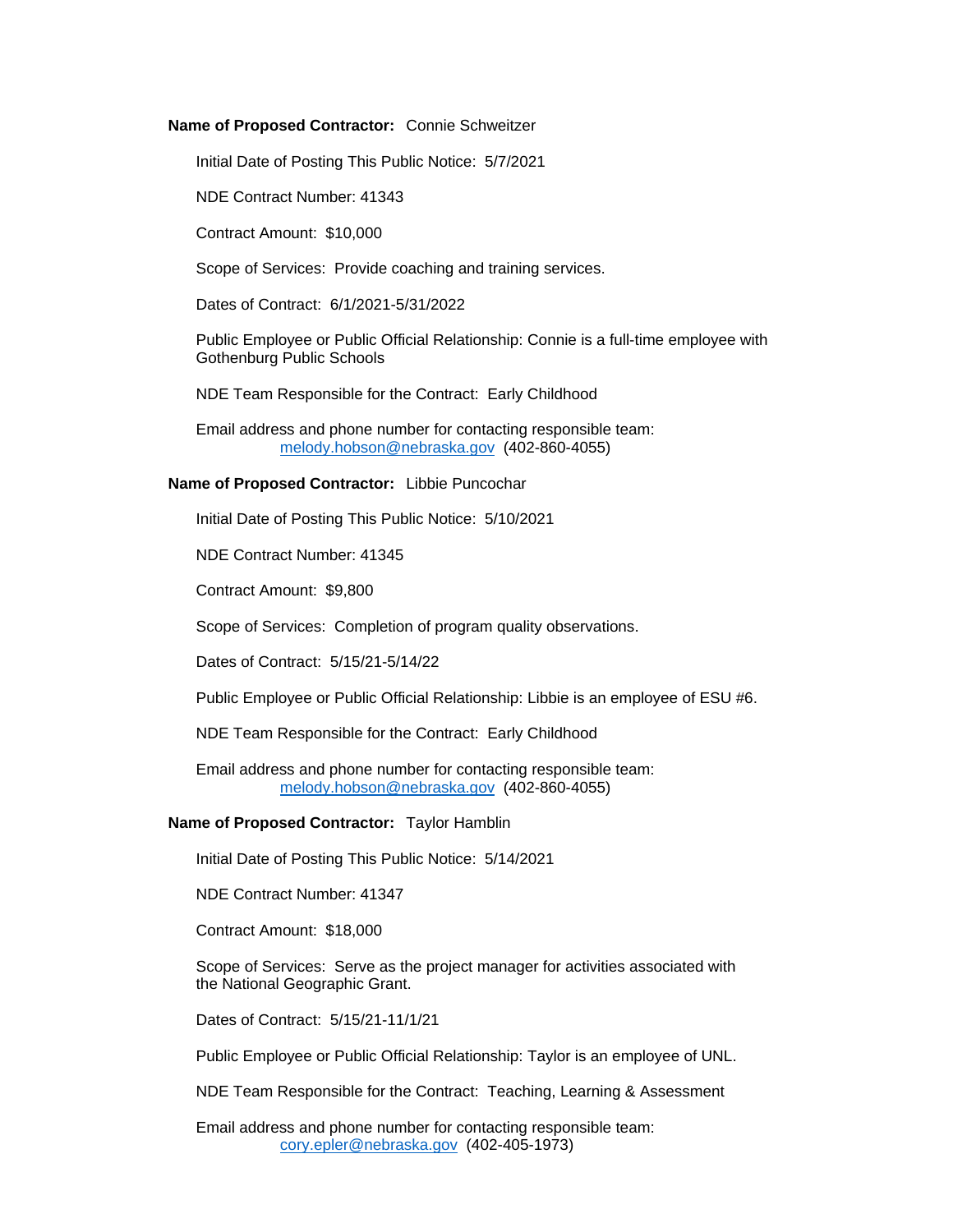### **Name of Proposed Contractor:** Ryan Ricenbaw

Initial Date of Posting This Public Notice: 5/19/2021

NDE Contract Number: 41354

Contract Amount: \$82,141.13

Scope of Services: Implementation and improvement of the Nebraska Teacher and Principal Performance Standards and the Nebraska Leadership and Learning Network.

Dates of Contract: 6/7/21-6/3/22

Public Employee or Public Official Relationship: Ryan is an employee of UNL

NDE Team Responsible for the Contract: Coordinated School and District Support

Email address and phone number for contacting responsible team: [shirley.vargas@nebraska.gov](mailto:shirley.vargas@nebraska.gov) (402-326-5371)

## **Name of Proposed Contractor:** Skylar Falter

Initial Date of Posting This Public Notice: 5/20/2021

NDE Contract Number: 41356

Contract Amount: \$3,000

Scope of Services: Serve as Team Coach for the 2021 Nebraska Farm to School Institute.

Dates of Contract: 6/1/21-5/31/22

Public Employee or Public Official Relationship: Skylar is an employee of UNL

NDE Team Responsible for the Contract: Coordinated Student Support Services

Email address and phone number for contacting responsible team: [zainab.rida@nebraska.gov](mailto:zainab.rida@nebraska.gov) (402-471-4620)

## **Name of Proposed Contractor:** Rebecca Dunlap-Morton

Initial Date of Posting This Public Notice: 5/24/2021

NDE Contract Number: 42022

Contract Amount: \$16,350

Scope of Services: Completion of program quality assessments and for training services.

Dates of Contract: 7/1/21-6/30/22

Public Employee or Public Official Relationship: Rebecca is an employee of ESU #3 and UNK.

NDE Team Responsible for the Contract: Early Childhood

Email address and phone number for contacting responsible team: [melody.hobson@nebraska.gov](mailto:melody.hobson@nebraska.gov) (402-860-4055)